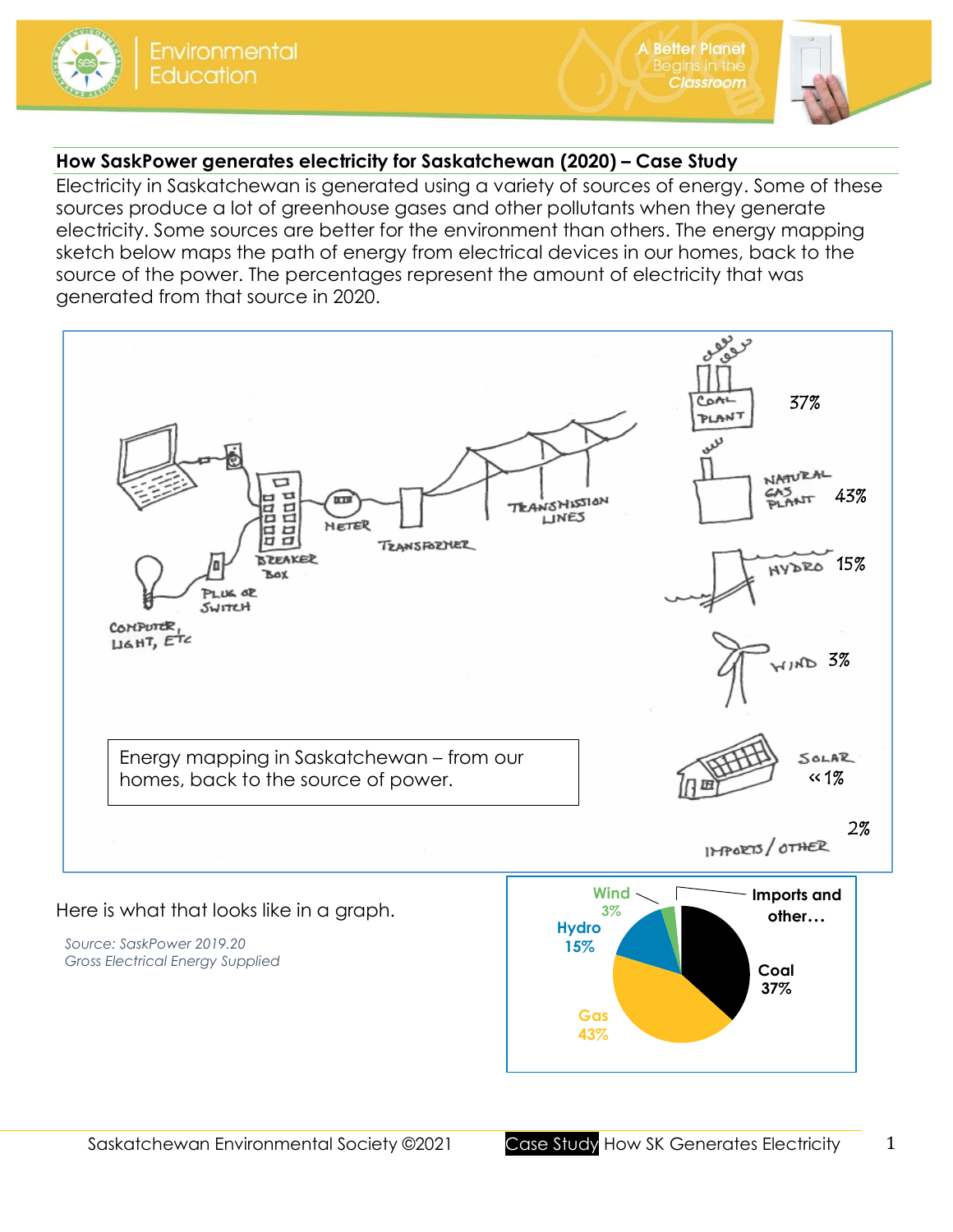



**A Better Planet** 

assroom

### **The pros and cons of each resource**

### **Coal Plant**

In the energy mapping sketch on page 1, the coal-fired power plant has two stacks to represent the large amount of emissions. Burning coal is a very dirty way to generate electricity because it produces a lot of carbon dioxide  $(CO_2)$ , particulates, mercury (Hg), and other harmful greenhouse gases (GHG). In the past, coal has been an inexpensive way to create electricity in Saskatchewan because we have a lot of it, close to where the electricity is generated. Right now, Saskatchewan relies heavily on coal for power generation to provide base load supply, which means the electricity is available from this source every day.

## **Natural Gas Plant**

In the sketch, this plant has only one stack. It still produces a lot of CO<sub>2</sub>, but only about half as much as coal, and it doesn't produce the other gases and particulates. Natural gas is an ideal backup for wind power because it can quickly provide electricity for peak energy times.

## **Hydro**

The environmental damage in hydro is all created when the dam is constructed, and the reservoir flooded. A waterway is dammed up to create a lake or reservoir. The trees, grasslands, and shoreline above the dam will be flooded and will create methane (CH4), a potent greenhouse gas, when they rot. However, once that damage is done, the electricity from hydro is very clean.

#### **Wind**

Wind turbines are also a very clean energy source. They need to be placed outside of bird migration routes. (Buildings, power lines, and house cats kill far more birds than wind turbines do.) Turbines need to be placed a certain distance from people's homes, and the wind doesn't always blow. Right now, the power can't easily be stored for later use, so wind turbines can't be used as the only way to generate electricity.

# **Imports/Other**

These are the amounts of power that are bought and sold from Manitoba and North Dakota, and what is generated by diesel generators in the far north. Imports are great for when the required amount of power exceeds what SaskPower can provide.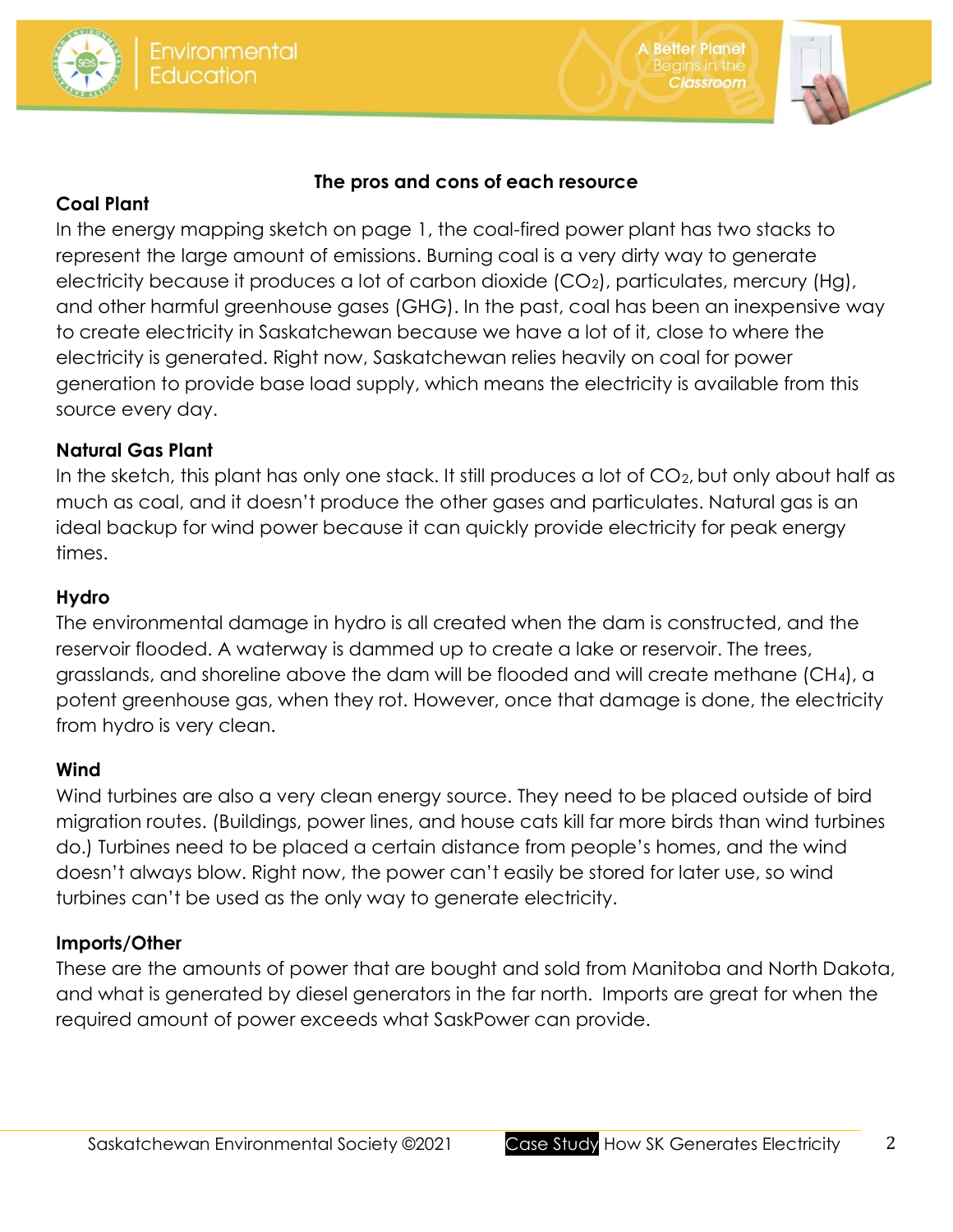



**A Better Planet** 

**Classroom** 

## **Solar**

Many people and businesses have solar panels on their roofs or farms and generate power that way. Although SaskPower is planning for solar to be a source of electricity, it is not yet one of the ways SaskPower currently generates large amounts of electricity.

## **Nuclear**

Although we mine uranium for other countries to generate electricity, we don't generate nuclear power here in Saskatchewan.

*Note: SaskPower has committed to up to 50% renewable energy capacity by 2030. This will likely be a combination of solar, wind, or other renewable projects like biofuels. SaskPower compares power supply options here, including some that emit greenhouse gases: [Balancing Supply Options](https://www.saskpower.com/Our-Power-Future/Our-Electricity/Electrical-System/Balancing-Supply-Options)*

SaskPower plans to add 60 megawatts of solar power to Saskatchewan's electricity grid by 2021. A ground-mounted solar installation of that size will have the generating capacity to power between 10,000 and 12,000 homes.

*Think/Share:*

- What is a non-renewable resource? Which of these sources of electricity is nonrenewable?
- What is a renewable resource? Which of these sources of electricity is renewable?
- What percentage of Saskatchewan's electricity comes from fossil fuels? Why is that a problem?
- Name a renewable source of power that is not represented in the circle graph. Can you name more than one renewable source of power that isn't represented in the circle graph?
- In order to reduce our greenhouse gas emissions which sources of power will we need to move away from? Which sources of power will we need to increase the use of?
- Look at the energy map on page 1. It maps the path of energy from electrical devices in our homes, back to the generation source of the power. There are two important ways we can reduce energy use:
	- o Behaviour Change how we use electrical devices. E.g. Turn them off when not in use.
	- o Technology Replace inefficient technology with efficient electrical devices. E.g. Use LED light bulbs and ENERGY STAR<sup>®</sup> rated appliances.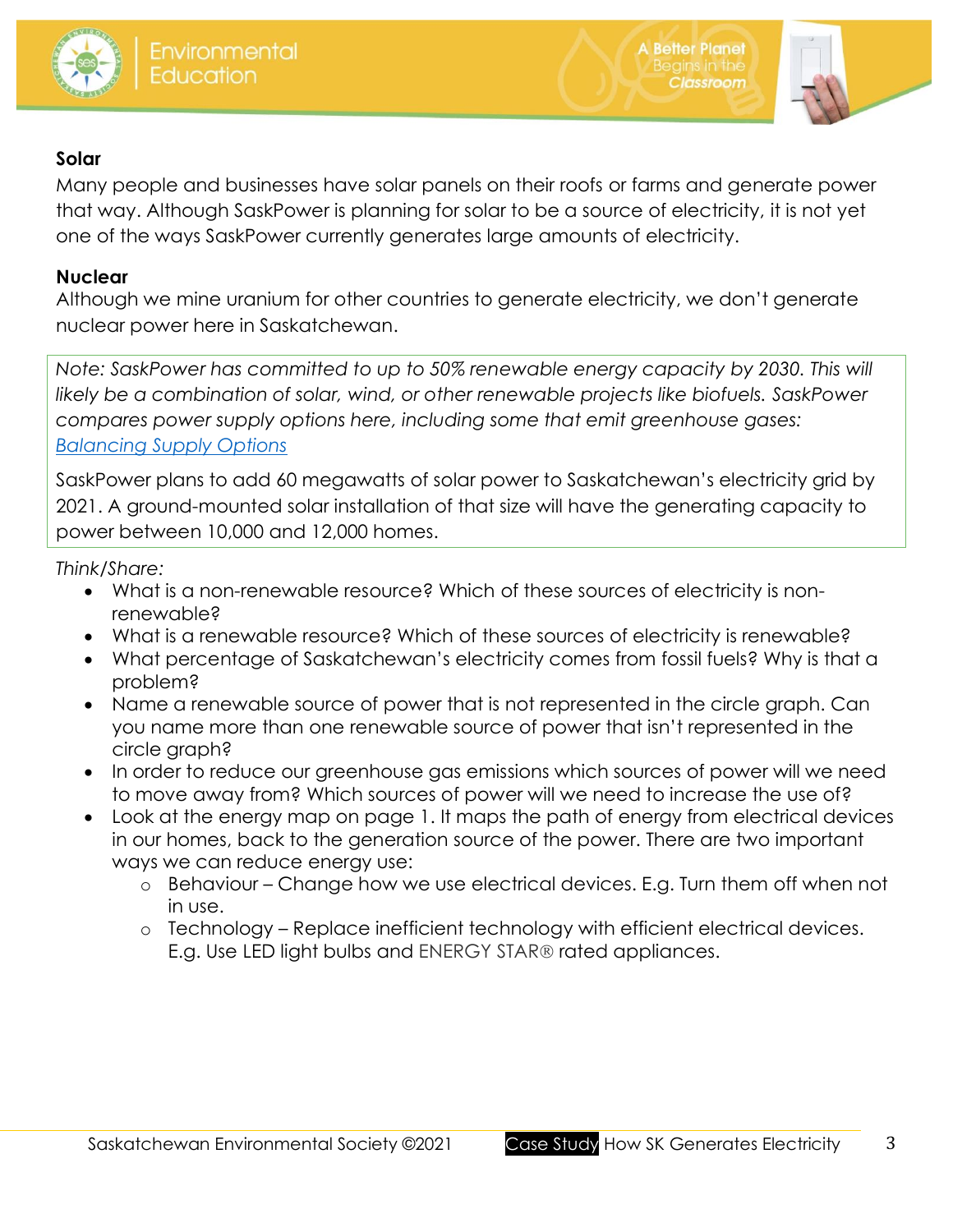





## **Curriculum Connections**

**Grade 4 Mathematics [P4.1](https://www.edonline.sk.ca/webapps/moe-curriculum-BB5f208b6da4613/CurriculumOutcomeContent?id=148&oc=79247)** Demonstrate an understanding of patterns and relations by: identifying and describing patterns and relations in a chart, table or diagram, reproducing patterns and relations in a chart, table, or diagram using manipulatives, creating charts, tables, or diagrams to represent patterns and relations, solving problems involving patterns and relations

**Science [RM4.2](https://www.edonline.sk.ca/webapps/moe-curriculum-BB5f208b6da4613/CurriculumOutcomeContent?id=57&oc=104138)** Assess how human uses of rocks and minerals impact self, society, and the environment. **Social Studies [RW4.1](https://www.edonline.sk.ca/webapps/moe-curriculum-BB5f208b6da4613/CurriculumOutcomeContent?id=167&oc=83656)** Analyze the strategies Saskatchewan people have developed to meet the challenges presented by the natural environment. **[RW4.3](https://www.edonline.sk.ca/webapps/moe-curriculum-BB5f208b6da4613/CurriculumOutcomeContent?id=167&oc=83673)** Assess the impact of Saskatchewan resources and technological innovations on the provincial, national, and global communities.

**Grade 5 English Language Arts [CR5.4](https://www.edonline.sk.ca/webapps/moe-curriculum-BB5f208b6da4613/CurriculumOutcomeContent?id=31&oc=64964)** Read and demonstrate comprehension of a range of contemporary and classical grade-appropriate fiction, script, poetry, and non-fiction (including magazines, reports, instructions, and procedures) from various cultures including First Nations, Métis, and Inuit and countries (including Canada). **[CC5.3](https://www.edonline.sk.ca/webapps/moe-curriculum-BB5f208b6da4613/CurriculumOutcomeContent?id=31&oc=64990)** Speak to express and support a range of ideas and information in formal and informal speaking situations (e.g., giving oral presentations and reports, retelling a narrative, explaining a display to others, working in groups) for particular audiences and purposes.

**Science [MC5.3](https://www.edonline.sk.ca/webapps/moe-curriculum-BB5f208b6da4613/CurriculumOutcomeContent?id=58&oc=24809)** Assess how the production, use, and disposal of raw materials and manufactured products affects self, society, and the environment.

**Social Studies [RW5.1](https://www.edonline.sk.ca/webapps/moe-curriculum-BB5f208b6da4613/CurriculumOutcomeContent?id=168&oc=83738)** Explain the importance of sustainable management of the environment to Canada's future.**[RW5.2](https://www.edonline.sk.ca/webapps/moe-curriculum-BB5f208b6da4613/CurriculumOutcomeContent?id=168&oc=83744)** Hypothesize about economic changes that Canada may experience in the future.

**Grade 6 English Language Arts [CR6.2](https://www.edonline.sk.ca/webapps/moe-curriculum-BB5f208b6da4613/CurriculumOutcomeContent?id=32&oc=73767)** Select and use appropriate strategies to construct meaning before (e.g., considering what they know and need to know about topic), during (e.g., making connections to prior knowledge and experiences), and after (e.g., drawing conclusions) viewing, listening, and reading. **[CR6.3](https://www.edonline.sk.ca/webapps/moe-curriculum-BB5f208b6da4613/CurriculumOutcomeContent?id=32&oc=73772)** Use pragmatic (e.g., function and purpose of texts), textual (e.g., form/genre, sequence of ideas), syntactic (e.g., word order and emphasis on particular words), semantic/lexical/ morphological (e.g., capture particular aspect of intended meaning), graphophonic (e.g., sound-symbol patterns and relationships), and other cues (e.g., the speaker's non-verbal cues) to construct and confirm meaning. **[CR6.7](https://www.edonline.sk.ca/webapps/moe-curriculum-BB5f208b6da4613/CurriculumOutcomeContent?id=32&oc=73805)** Read independently and demonstrate comprehension of a variety of information texts with some specialized language including grade level instructional materials, non-fiction books, reports and articles from magazines and journals, reference materials, and written instructions.

**Mathematics [P6.1](https://www.edonline.sk.ca/webapps/moe-curriculum-BB5f208b6da4613/CurriculumOutcomeContent?id=150&oc=78627)** Extend understanding of patterns and relationships in tables of values and graphs. **[SP6.1](https://www.edonline.sk.ca/webapps/moe-curriculum-BB5f208b6da4613/CurriculumOutcomeContent?id=150&oc=78706)** Extend understanding of data analysis to include: line graphs, graphs of discrete data, data collection through questionnaires, experiments, databases, and electronic media, interpolation and extrapolation.

**Science [EL6.1](https://www.edonline.sk.ca/webapps/moe-curriculum-BB5f208b6da4613/CurriculumOutcomeContent?id=59&oc=69350)** Assess personal, societal, economic, and environmental impacts of electricity use in Saskatchewan and propose actions to reduce those impacts.

**Social Studies [RW6.2](https://www.edonline.sk.ca/webapps/moe-curriculum-BB5f208b6da4613/CurriculumOutcomeContent?id=169&oc=83827)** Contribute to initiating and guiding change in local and global communities regarding environmental, social, and economic sustainability.

**Grade 7 English Language Arts [CR7.2](https://www.edonline.sk.ca/webapps/moe-curriculum-BB5f208b6da4613/CurriculumOutcomeContent?id=33&oc=73958)** Select and use appropriate strategies to construct meaning before (e.g., formulating questions), during (e.g., recognizing organizational structure), and after (e.g., making judgements supported by evidence) viewing, listening, and reading. **[CR7.3](https://www.edonline.sk.ca/webapps/moe-curriculum-BB5f208b6da4613/CurriculumOutcomeContent?id=33&oc=73963)** Use pragmatic (e.g., author's purpose and point of view), textual (e.g., how author organized text), syntactic (e.g., main and subordinate ideas), semantic/lexical/morphological (e.g., figurative language and specific word meanings by their context, common affixes, and allusions), graphophonic (e.g., word patterns), and other cues (e.g., non-verbal cues, headings, charts, and diagrams) to construct and confirm meaning when viewing, listening, and reading. **[CR7.7](https://www.edonline.sk.ca/webapps/moe-curriculum-BB5f208b6da4613/CurriculumOutcomeContent?id=33&oc=74004)** Read independently and demonstrate comprehension of a